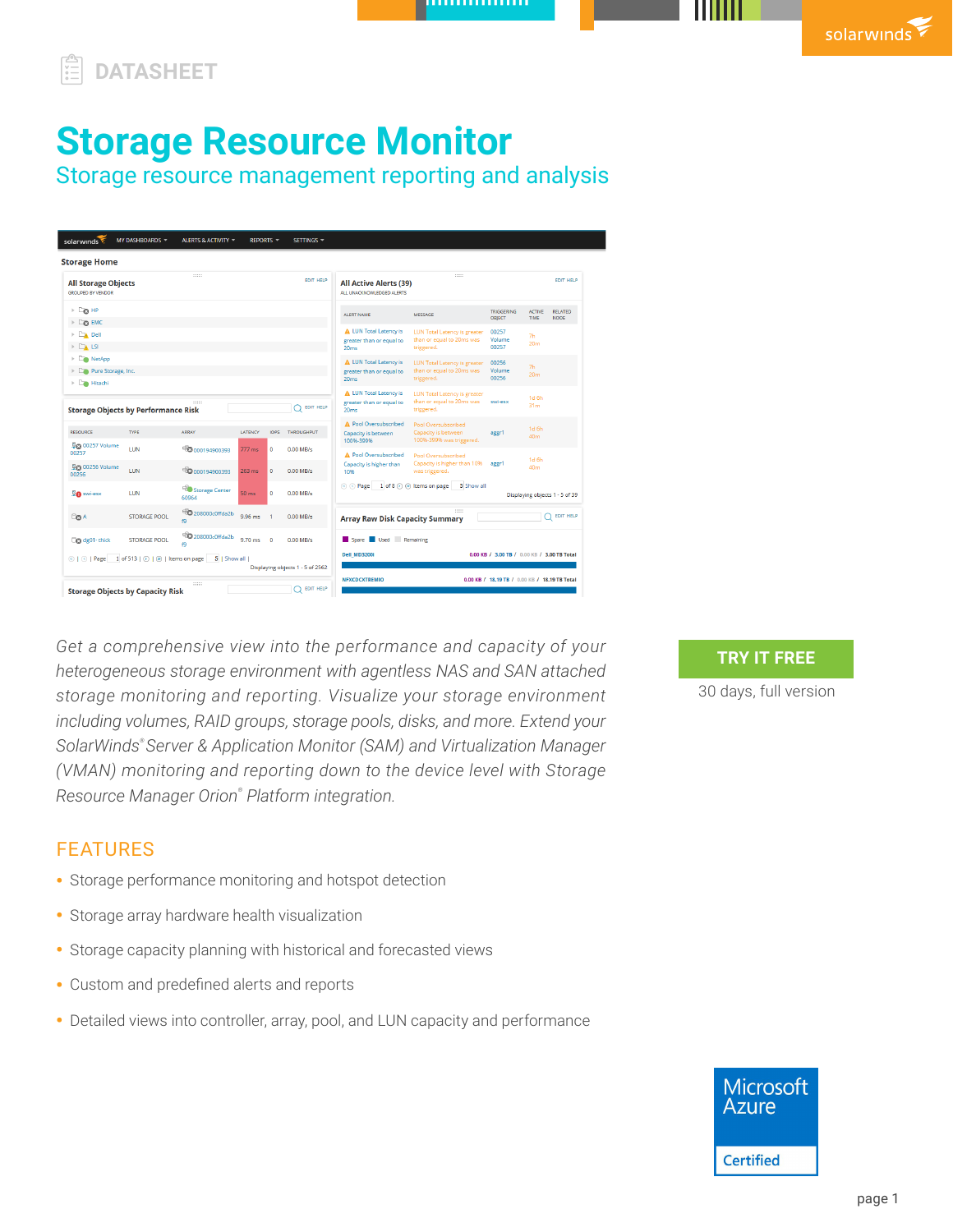## END-TO-END VISIBILITY OF THE APPLICATION STACK

Use Storage Resource Monitor (SRM) to access the AppStack™ and PerfStack™ dashboards for end-to-end visibility into application and infrastructure performance, including your storage resources.

AppStack is designed to surface application performance issues and can allow you to quickly determine the cause—whether it's server, virtual, or storage infrastructure. You can quickly assess the health of your entire environment and troubleshoot specific, interrelated problems— all from one view.

PerfStack presents cross-stack performance data and metrics across your storage arrays, virtualization, applications, systems, and network systems, enabling them over time. This integrated view helps you better predict, prioritize, and resolve issues before they affect end users.

| <b>HARDWARE</b>   | <b>MINIMUM REQUIREMENTS</b>                                                                                                                             |  |  |  |  |  |
|-------------------|---------------------------------------------------------------------------------------------------------------------------------------------------------|--|--|--|--|--|
| CPU               | Quad core processor or better                                                                                                                           |  |  |  |  |  |
| Memory            | 6GB                                                                                                                                                     |  |  |  |  |  |
| <b>Hard Drive</b> | 20GB minimum                                                                                                                                            |  |  |  |  |  |
| <b>SOFTWARE</b>   | <b>MINIMUM REQUIREMENTS</b>                                                                                                                             |  |  |  |  |  |
| 0S                | Windows Server <sup>®</sup> 2016 or later                                                                                                               |  |  |  |  |  |
| Database          | On-premises<br>Solar Winds supports Express, Standard, or Enterprise<br>versions of the following:                                                      |  |  |  |  |  |
|                   | • SQL Server® 2014, 2014 SP1, 2014 SP2<br>• SQL Server® 2016, 2016 SP1<br>• SQL Server® 2017 (including installations on Linux)<br>• · SQL Server® 2019 |  |  |  |  |  |
|                   | Cloud<br>Amazon® RDS<br>Azure SQL database, Managed Instance                                                                                            |  |  |  |  |  |

## SYSTEM REQUIREMENTS

*NOTE: The minimum server requirements listed assume default configuration. Significantly increasing the poll rate or statistic collection rate could result in additional load on the server, which may require a larger CPU or additional memory.*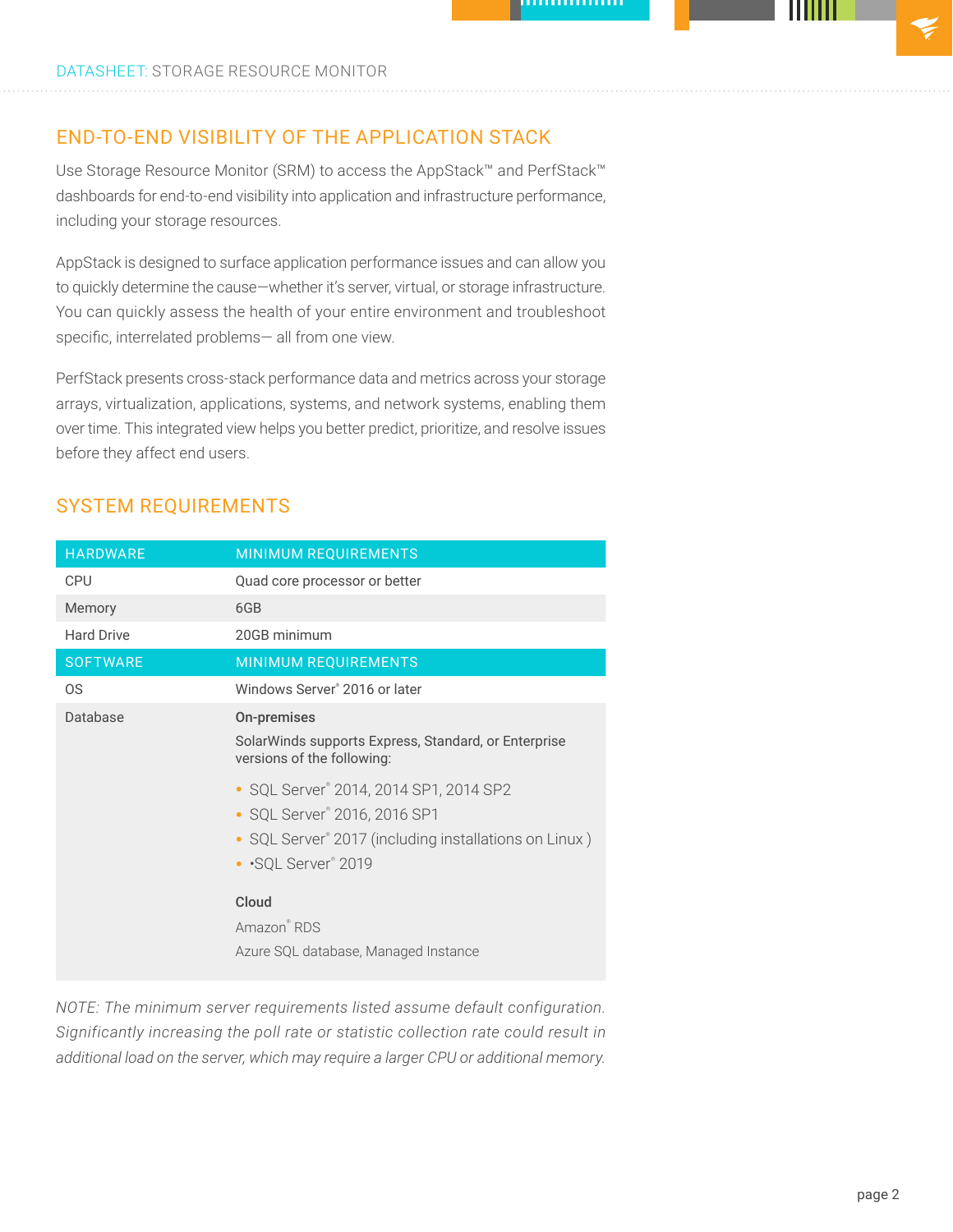## TRY BEFORE YOU BUY. DOWNLOAD A FREE TRIAL.

*At SolarWinds, we believe you should try our software before you buy. That's why we offer free trials delivering full product functionality. Products can be downloaded from the SolarWinds website, and run on-premises in IaaS environments, or deployed in Microsoft® Azure® by the Azure Marketplace.*

## SUPPORTED STORAGE DEVICES

#### NETAPP:

- NetApp® E-series
- NetApp Filers (OnTAP 7-mode)
- Net App Filers (Clustered Data OnTAP (CDOT))
- NetApp AFF
- NetApp EF

#### DELL EMC:

• Dell EMC Unity

### DELL EMC DATA DOMAIN

#### DELL EMC CLARIION:

- Dell EMC VNX®
- Dell EMC Celerra®
- Dell EMC Isilon®
- Dell EMC Symmetrix® VMAX® VMAXe®, DMX®️
- Dell EMC XtremIO®
- Dell EMC VMAX3 (Flash Family)

#### IBM:

- IBM<sup>®</sup> N Series
- IBM DS3xxx, 4xxx, 8xxx
- IBM 6xxx, 8xxx
- IBM Spectrum™ Virtualize (Vxxx & SVC)
- IBM Spectrum Accelerate (XIV)
- IBM (ESS) Enterprise Storage Server®
- IBM FlashSystem A9000/A9000R
- IBM FlashSystem A9000/A9000R/ V9000

#### HITACHI:

- Hitachi Data Systems® AMS
- Hitachi Data Systems USP, USPV, VSP
- Hitachi Data Systems HUS 100 Blockside, HUS VM Blockside

#### HPE:

- HPE® Nimble Storage AF-Series & CS-Series
- HPE StoreServ® 3PAR
- HPE StoreVirtual® /LeftHand™ P4xxx
- HPE StorageWorks® EVA
- HPE StorageWorks XP
- HPE MSA/P2xxx

#### HUAWEI:

- OceanStor® v3/v5 Series
- OceanStor® Dorado™ v3 Series
- Kaminario:
- $\cdot$  K<sub>2</sub>
- K2.N

#### OTHER VENDORS:

- Oracle®/SUN®: StorageTek® 2xxx & 6xxx, Virtual Storage Manager 99xx Series, Flex
- Oracle/Pillar
- Xiotech® Emprise 7000, Magnitude 3D 3xxx and 4xxxr
- ONStor®
- Dot Hill® AssuredSAN 4xxx/5xxx
- Pure Storage®
- LSI Arrays
- INFINIDAT® InfiniBox™ Fxxxx

## **TRY IT FREE**

[30 days, full version](https://www.solarwinds.com/storage-resource-monitor/registration?CMP=LEC-DTST-SWI-SW_WW_X_PP_X_LD_EN_STGGEN_SW-SRM-20200706_DATASHEET_X_X_VidNo_X-X)